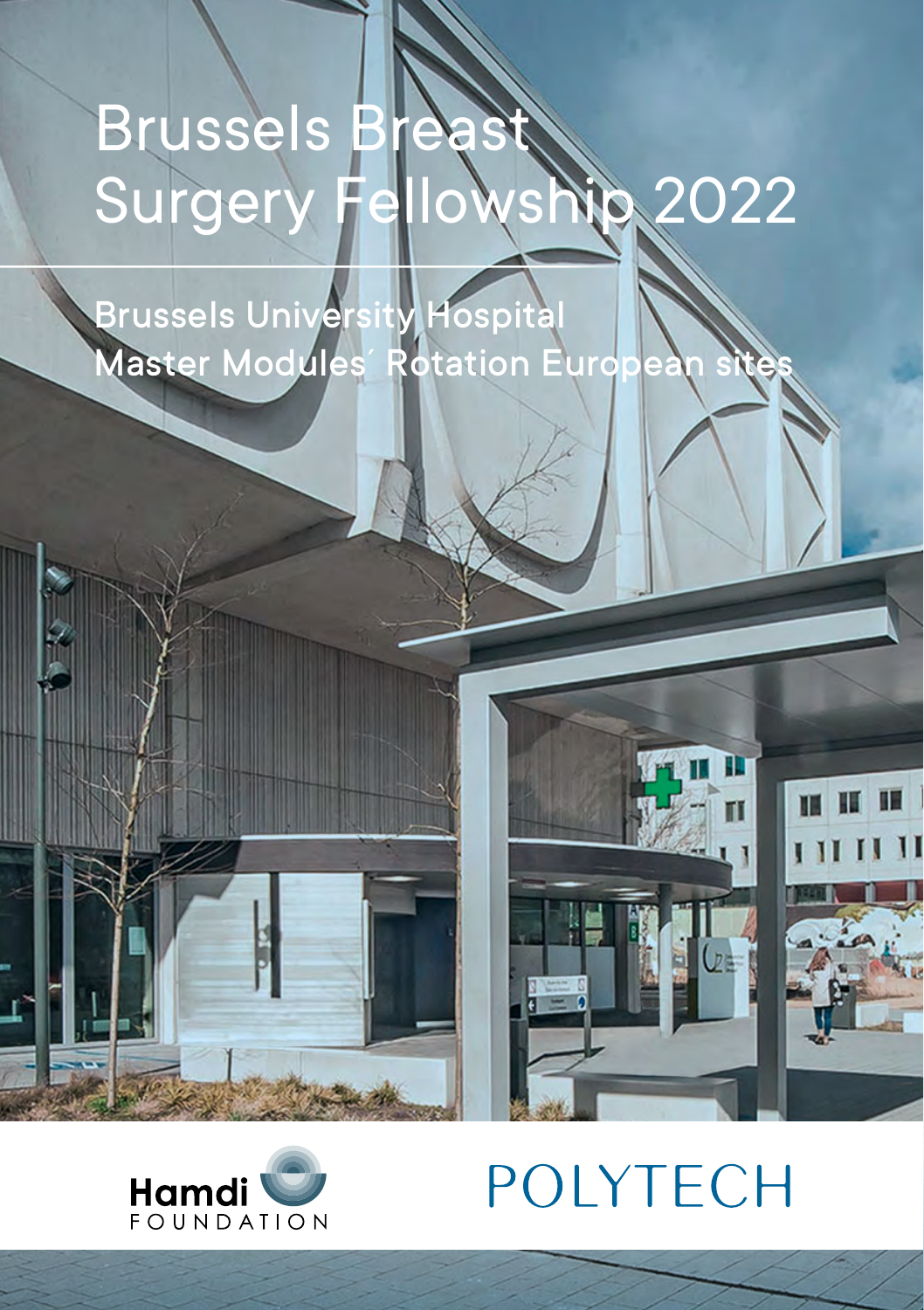The Department of Plastic and Reconstructive Surgery at Brussels University Hospital is announcing a unique combination of a 3-month clinical fellowship in Brussels University Hospital together with a free inscription for a European Master's degree in Surgical Oncology, Reconstructive & Aesthetic Breast Surgery (MRBS).

### **Fellowship director:**

Prof. Moustapha Hamdi MD, PhD

### **Scientific committee:**

Prof. Moustapha Hamdi MD, PhD — Chairman Prof. Alex Nistor MDPhD — Lymph Clinic Coordinator Dr. Randy De Baerdemaeker MD — Local Coordinator Prof. Jaume Masia MD, PhD — Breast Master Coordinator Vivian Breinhild — Senior Director International Sales POLYTECH

### **Sites:**

Brussels University Hospital Master Modules´ Rotation European sites

#### **Sponsor:**

POLYTECH Health & Aesthetics GmbH — Germany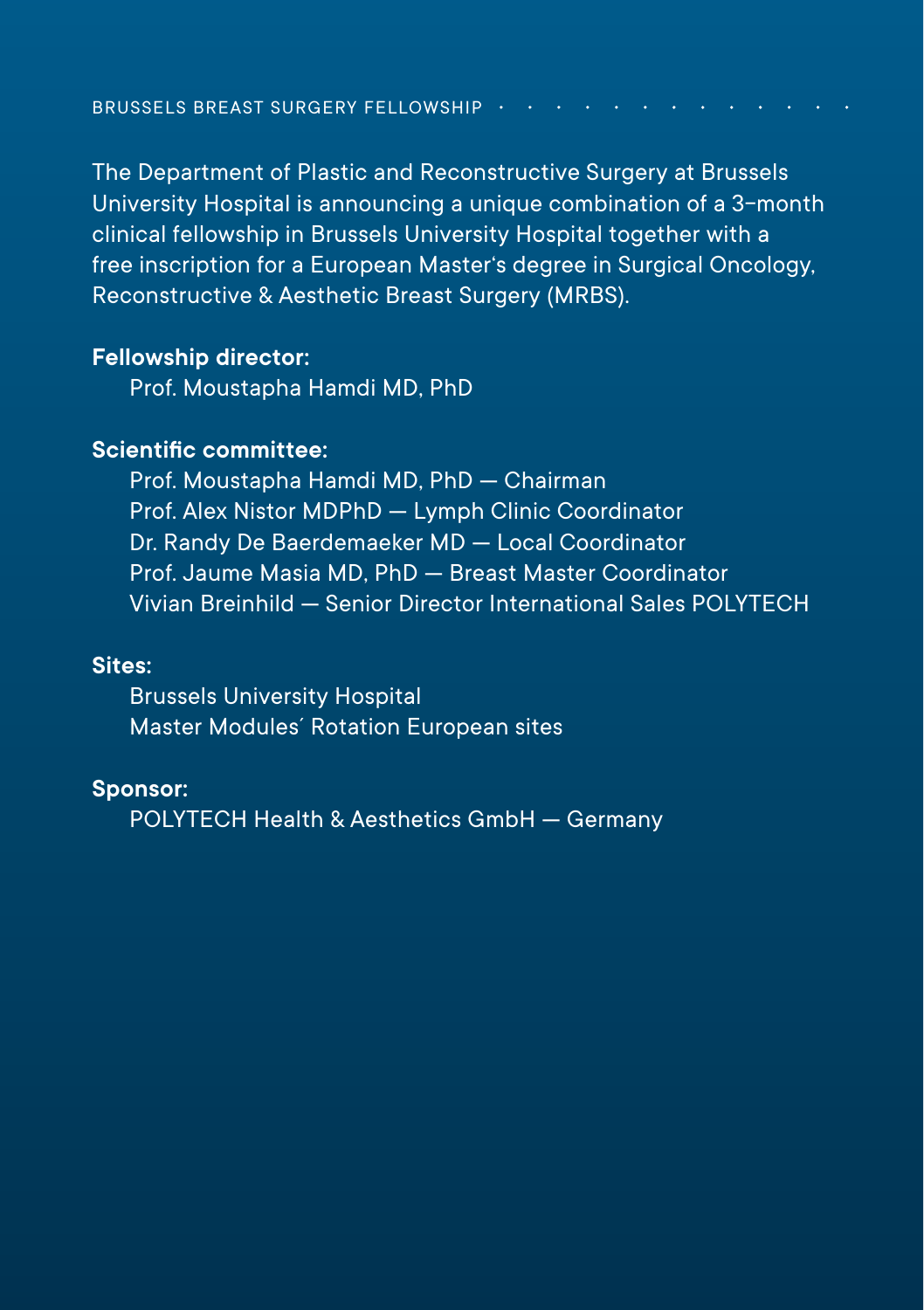#### FELLOWSHIP DESCRIPTION

# **The Clinical Fellowship starts yearly in January and runs for 3 months in Brussels**

Prof. Hamdi and his team provide a large experience with a broad spectrum of clinical and research filed in breast surgery. lt is an intensive and comprehensive module of refinement in both reconstructive and aesthetic surgery. All types of breast reconstruction will be covered including autogenous (pedicled flaps, free flaps and perforator flaps) implant breast reconstruction, and oncoplastic approaches to breast cancer.

Various techniques of breast reduction and mastopexy together with implant breast augmentation procedures will be exposed by the different staff members of the department. In addition, the department manage many referral cases for revision breast surgery. Fat grafting for both reconstructive and aesthetic is a daily practice. Finally, the fellow will join the multidisciplinary approach to lymphedema with the lymph clinic.

## **The MRBS starts early in September**

lt is officially awarded by the Universitat Autonoma de Barcelona and organized in association with a faculty of internationally renowned experts. Delivered in a modular format (11 face-to-face modules), this degree allows you to learn all aspects of breast surgery from a highly qualified and dedicated faculty from across Europe. These tutors have been chosen as they have the expertise to provide you with the training needed in order to become proficient in this field. For more information please go to: *www.mrbs.rmes.es*

## **Eligibility**

We only accept applications from those who will have fully completed certification of a recognized Plastic Surgery training program or are in their last year of training.